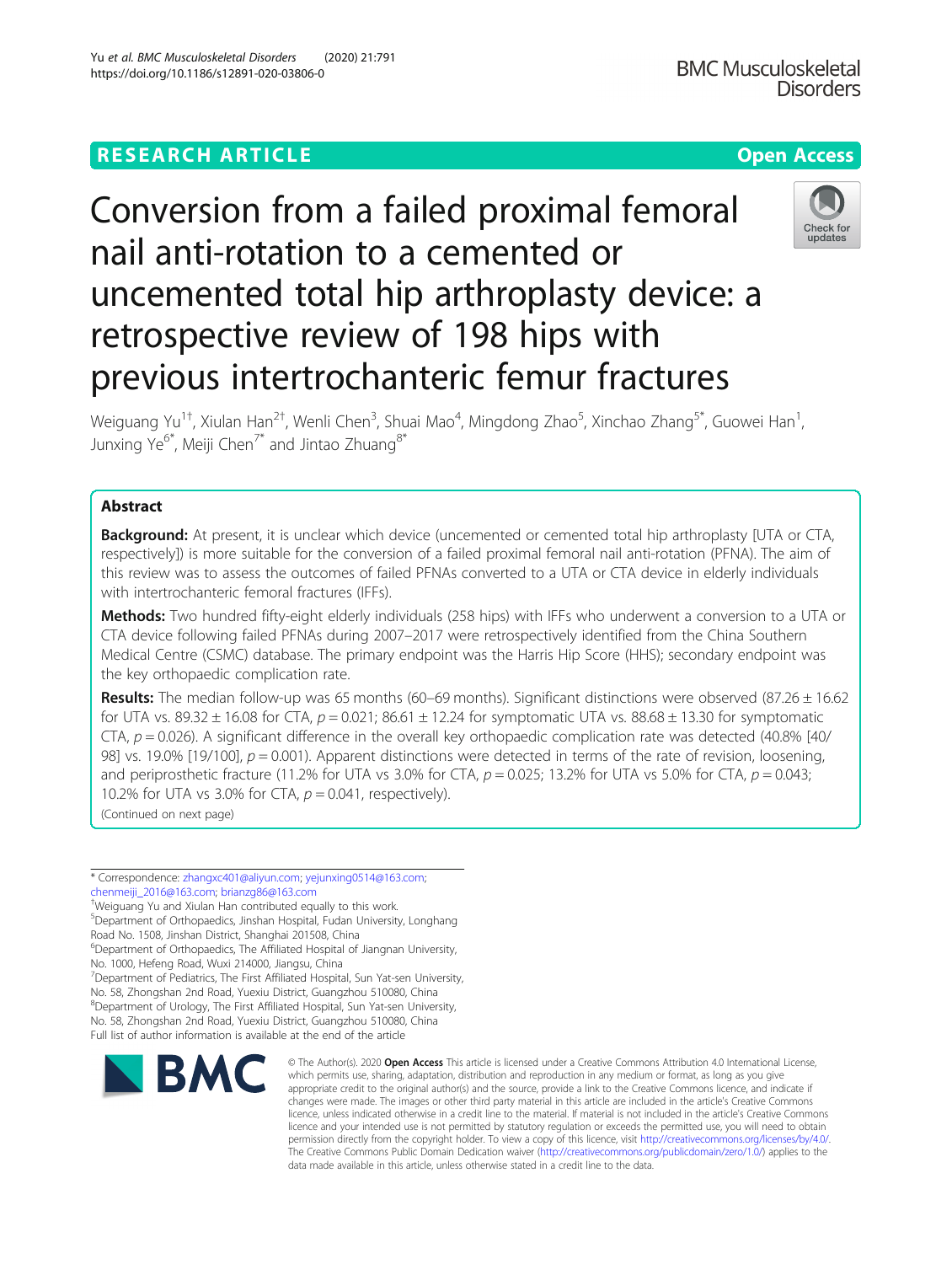#### (Continued from previous page)

Conclusion: For elderly individuals with IFFs who suffered a failed PFNA, CTA devices may have a noteworthy advantage in regard to the revision rate and the rate of key orthopaedic complications compared with UTA devices, and CTA revision should be performed as soon as possible, regardless of whether these individuals have symptoms.

Keywords: Failure, Revision, Complication, Outcome, Total hip arthroplasty. Cemented

#### Background

Despite the improvements in clinical outcomes achieved by the introduction of proximal femoral nail antirotations (PFNAs) for intertrochanteric femoral fractures (IFFs), a small number of elderly individuals will succumb to their disease [\[1\]](#page-7-0). Available treatment options involving conversion to total hip arthroplasty (THA) for a failed PFNA have been reported [[2,](#page-7-0) [3\]](#page-7-0), which provide the basis for further treatment strategies. A failed PFNA converted to an uncemented or a cemented THA (UTA or CTA, respectively) device has been considered a recognized option [[4](#page-7-0)]. At present, which device (UTA or CTA) is more beneficial in this conversion is still controversial [\[4](#page-7-0), [5](#page-7-0)]. For individuals in the 50–70 age range, a previous study [\[4\]](#page-7-0) involving 72 conversions of failed PFNAs to a CTA device (cement; Stryker, Mahwah, NJ) exhibited that dual-cemented CTA devices had satisfactory functional outcomes, with a total complication rate of 20.8% and periprosthetic fracture rate of 4.2%. For individuals in the 40–80 age range, data from the Norwegian Arthroplasty Register [\[6\]](#page-7-0) indicated that dual-uncemented UTA devices had an elevated risk of failure (RR 1.4; CI 1.2–1.6), which was primarily attributed to a growing risk of periprosthetic fracture (RR 5.2; CI 3.2–8.5) and dislocation (RR 2.2; CI 1.5–3.0) when compared with dual -cemented CTA devices. For individuals in the 40–50 age range, a retrospective study [\[7\]](#page-7-0) consisted of 168 CTA devices with a mean follow-up of 10 (2–19) years, and it showed an improved clinical functional outcome, with a revision rate of 17% and a survival of 88% (95% CI: 82–94) after ten years. However, for elderly individuals aged ≥60 years old with a failed PFNA, there is no literature on the failed PFNA converted to a UTA or CTA device following previous IFFs.

Considering the limited literature on this conversion of a failed PFNA to a UTA or CTA device, we used the China Southern Medical Centre (CSMC) database to execute a retrospective review to assess clinical outcomes of this conversion of a failed PFNA to either a dual-uncemented UTA or a dual-cemented CTA device without antibiotics in the elderly population with primary IFFs.

#### Methods

#### Study population

Consecutive elderly individuals with IFFs who had experienced a conversion from a failed PFNA to a dual

-uncemented UTA device or a dual -cemented CTA device from March 1, 2007 to March 31, 2017 were identified from the CSMC database and retrospectively analysed. The revision procedure was executed by four highly experienced orthopaedists according to previous descriptions [\[3](#page-7-0), [4\]](#page-7-0). Postoperative functional rehabilitation instructions and medication interventions were based on our published literature [[4](#page-7-0)]. Inclusion criteria were as follows: individuals aged ≥60 years old at the time of the conversion intervention; individuals with a primary IFF (type AO/OTA 31. A) who underwent the conversion of a failed PFNA (Smith & Nephew, Memphis, Tennessee, USA) to either a dual -uncemented UTA device or a dual -cemented CTA device without antibiotics (endoprosthetic components are shown in Table 1) as a result of a cut-out, non-union, or intolerable hip pain. Major exclusion criteria were as follows: incomplete information (i.e., the year of primary PFNA and conversion, age, sex, diagnosis, indication for revision); unidentified type of prosthesis or hybrid prosthesis; polytrauma; bilateral IFFs that may have affected the validity of the results; osteosynthesis or hip dysfunction prior to fractures; a concomitant diagnosis of inflammatory arthropathy (i.e., tuberculous arthritis or rheumatoid arthritis); diseases that affect bone metabolism (i.e., rickets, Fanconi's syndrome or hyperparathyroidism), organ failure (i.e., chronic renal failure, heart failure), steroid dependence or resistance diseases, serious infectious diseases (i.e., acute respiratory distress syndrome), tumours, and mental disorders. Each individual had to undergo similar standardized rehabilitation instructions after index revision. Related physiotherapy (weigh-bearing and range-of-motion exercises as tolerated) was initiated immediately after revision.

Table 1 Manufacturer details of prostheses employed in the review

| No. | Stem                  | Cup                                  |
|-----|-----------------------|--------------------------------------|
| UTA |                       |                                      |
| 98  | Corail <sup>a</sup> , | Reflection uncemented <sup>b</sup> , |
| CTA |                       |                                      |
| 100 | Exeter <sup>c</sup> , | Exeter <sup>c</sup>                  |

<sup>a</sup>DePuy, <sup>b</sup>Smith & Nephew, <sup>c</sup>Stryker. UTA: uncemented total hip arthroplasty; CTA: cemented total hip arthroplasty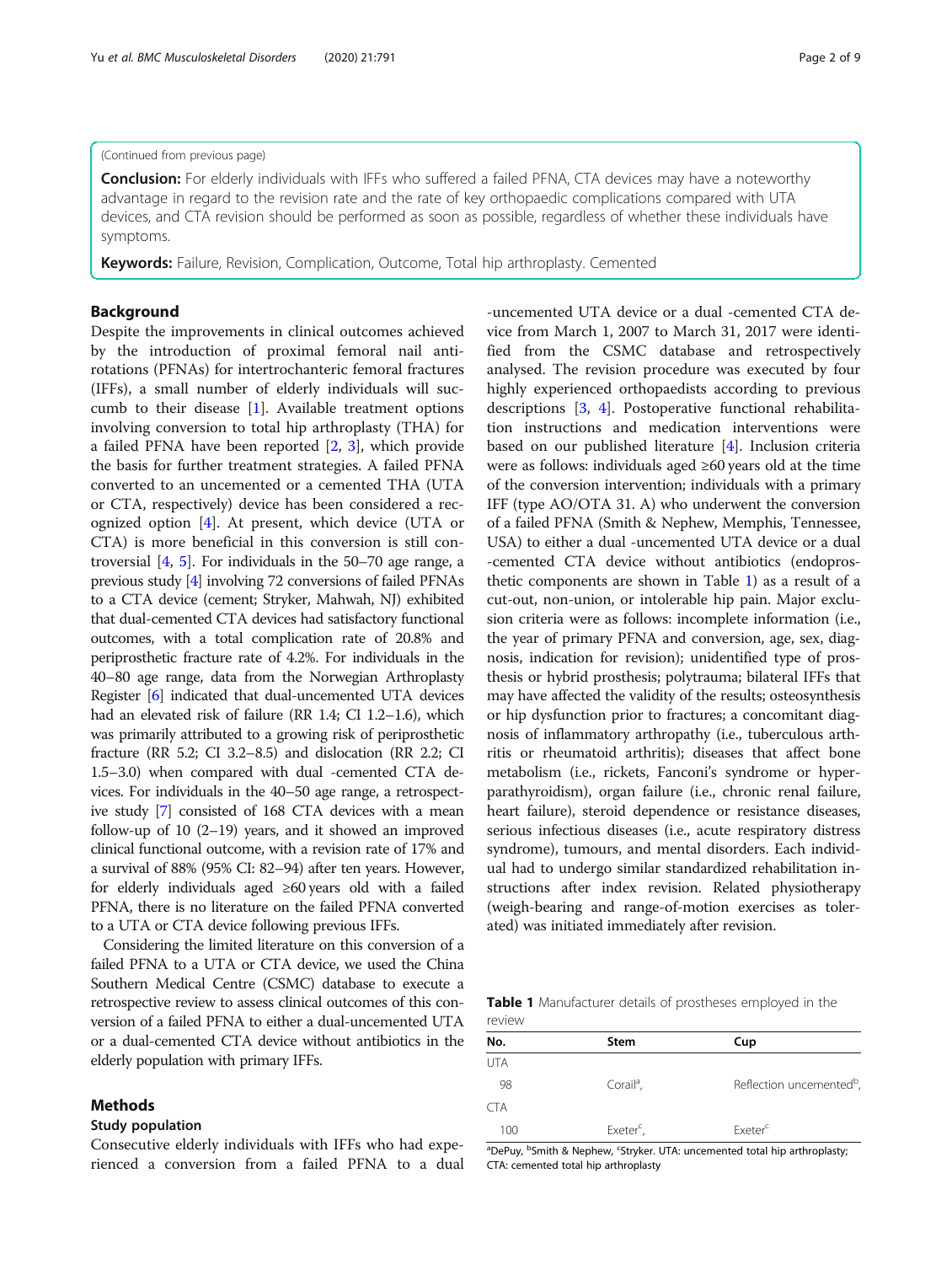#### Outcomes and variables

Follow-up occurred at 1, 6, and 12 months after revision and annually thereafter. The primary endpoint measure was functional outcome as evaluated using the HHS. Pre- and post-revision HHSs were documented. The functional results of symptomatic and asymptomatic patients prior to revision were compared separately. The secondary endpoint measures included the overall rate of key orthopaedic complications and the rate of revision, aseptic loosening, periprosthetic fracture, dislocation, and unbearable hip pain. We defined PFNA failure as any condition that required replacement with another prosthesis. We defined revision as when any component (involving femoral head and liner) or the whole prosthesis was extracted or exchanged for any reason [\[8](#page-7-0)]. Aseptic loosening was defined on the basis of prior report [[2\]](#page-7-0). Symptomatic or asymptomatic were defined as patients having or not having symptoms (i.e., hip pain or dyskinesia) prior to revision, respectively.

#### Statistical analysis

We used the Mann-Whitney U test to assess nonparametric data. Parametric data were compared using ttests (age, BMI [body mass index], BMD [bone mineral density], and follow-up time). Categorical variables (sex, side, symptomatic/asymptomatic prior to revision, mechanism of injury, fracture pattern, comorbidities, reasons for conversion, interval from PFNA to revision, and key orthopaedic complications) were cross-tabulated and assessed per the chi-squared or Fisher's exact tests. Kaplan-Meier method was used to illustrate the implant survival curves, and the log-rank test was used for comparison. Hazard ratios (HR) with 95% confidence intervals (CI) was calculated using the Cox proportional hazard regression model. Bias initiated by individual skeletal variation was avoided at the time of inclusion through the analysis of the contralateral hip. The level of statistical significance was set at  $p < 0.05$ . Statistical analyses were executed per SPSS 25.0 (IBM, Armonk, NY).

#### Results

In total, 258 patients with a failed PFNA were identified in the current study, 60 of whom did not meet the criteria for inclusion, leaving 198 patients (UTA,  $n = 98$ ; CTA,  $n = 100$  $n = 100$  $n = 100$ ) eligible for the study (Fig. 1). The mean age at the time of the revision was 66 (62–71) years for a UTA device and 66 (61–71) years for a CTA device. There were 45 and 48% males in the UTA and CTA groups, respectively. Both instability and mechanical failure were the most frequent reasons for surgery (54.1% of all revisions for UTA vs. 52.0% of all revisions for CTA). The patient characteristics were presented in Table [2](#page-4-0). The median follow-up was 65 (60–69) months for the UTA group and 65 (61–69) months for the CTA group.

#### Primary endpoint

Tables [3](#page-4-0) and [4](#page-5-0) show the functional results of HHSs for the two groups. Figure [2](#page-5-0) represents the change curve of the mean value of the two groups of functional results at each follow-up. At the final follow-up, significant distinctions were observed  $(87.26 \pm 16.62$  for UTA vs.  $89.32 \pm$ 16.08 for CTA,  $p = 0.021$ ; 86.61 ± 12.24 for symptomatic UTA vs.  $88.68 \pm 13.30$  for symptomatic CTA,  $p = 0.026$ ). During the first 3 years after revision, there was no distinct distinction in HHSs between groups. Starting from 3 years after revision, a higher functional score was observed in the CTA group than in the UTA group, and this advantage tend to strengthen over time. For the UTA group, significant differences were observed when comparing symptomatic and asymptomatic patients  $(87.26 \pm 16.62$  for symptomatic vs.  $89.32 \pm 16.08$  for asymptomatic,  $p < 0.05$ ). For the CTA group, significant differences were also noted when comparing symptomatic and asymptomatic patients  $(88.68 \pm 13.30)$  for symptomatic vs.  $90.54 \pm 15.02$  for asymptomatic,  $p < 0.05$ ).

#### Secondary endpoint

There were 40 key orthopaedic complications in the UTA group and 19 in the CTA group. A distinct distinction in the overall key orthopaedic complication rate was detected  $(40.8\% \, [40/98] \, \text{vs.} \, 19.0\% \, [19/100], \, p =$ 0.001). Survival curves for implant revision showed that the 69-month unadjusted cumulative survival rates were 0.632 (95% CI, 0.614–0.657) for UTA and 0.963 (95% CI, 0.952–0.971) for CTA (HR 0.29 [95% CI 0.10–0.62],  $p =$ 0.01), as presented in Fig. [3.](#page-6-0) For the UTA group, 11 (11.2%) individuals underwent conversion surgery, 13 (13.2%) experienced aseptic loosening, and 10 (10.2%) had a periprosthetic fracture. For the CTA group, 3 (3.0%) individuals underwent conversion surgery, 5 (5.0%) experienced aseptic loosening, and 3 (3.0%) had a periprosthetic fracture, as presented in Table [5.](#page-6-0) During the first 3 years of follow-up, statistically significant differences failed to be detected between groups in terms of revision, aseptic loosening, or periprosthetic fracture. At the final follow-up, the rate of revision was 11.2% for UTA and 3.0% for CTA ( $p = 0.025$ ); significant differences in the rates of the two orthopaedic complications were detected (aseptic loosening: 13.2% for UTA vs 5.0% for CTA,  $p = 0.043$ ; periprosthetic fracture: 10.2% for UTA vs 3.0% for CTA,  $p = 0.041$ ). Aseptic loosening (acetabular loosening and/or femoral loosening) was the most common cause of revision (72.7%[8/11] for UTA vs.  $66.7\%(2/3)$  $66.7\%(2/3)$ , as presented in Table 6.

#### Discussion

This retrospective study showed that for elderly individuals who suffered PFNA failure, compared with a UTA device, a CTA device may have a noteworthy advantage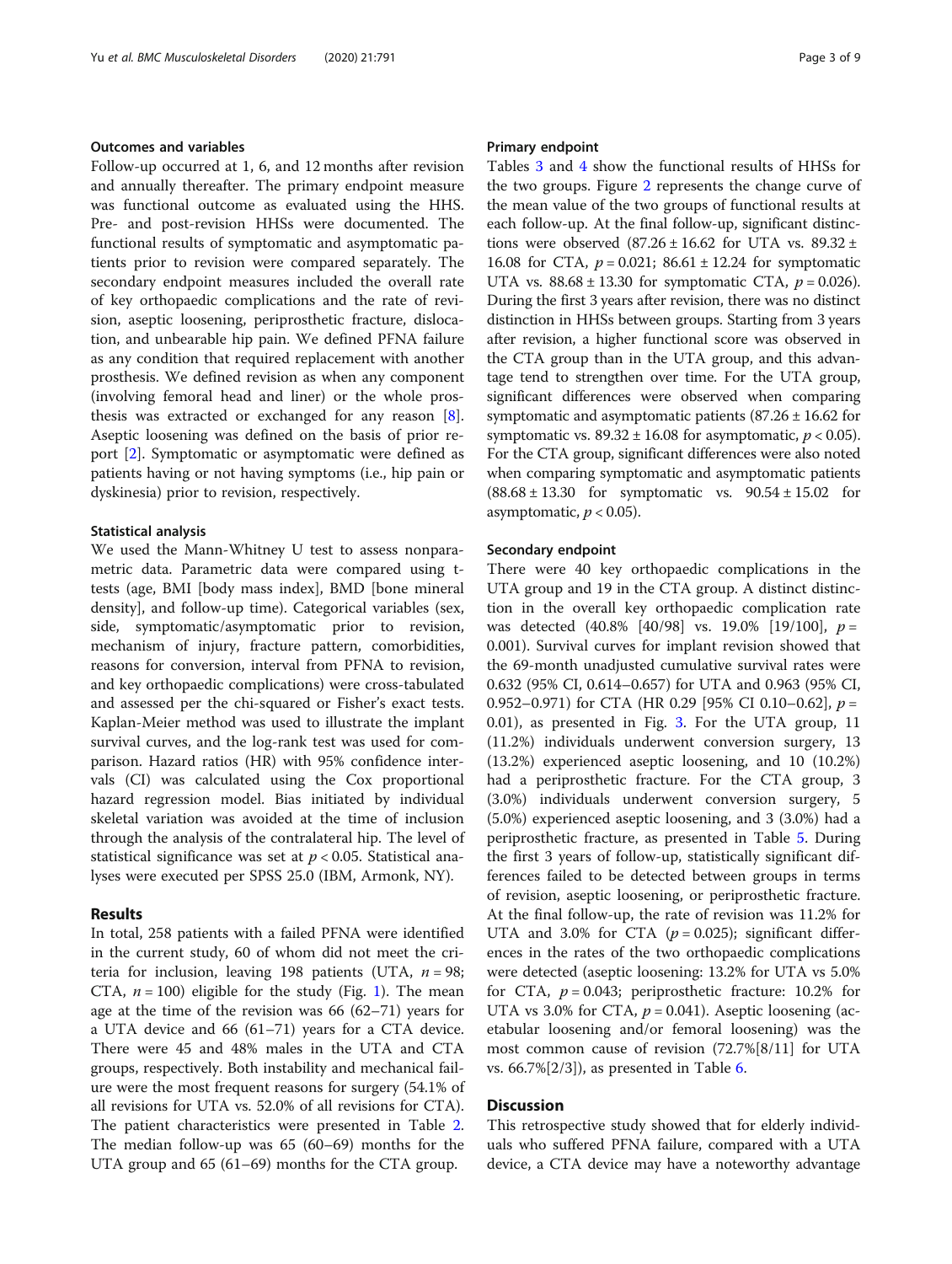<span id="page-3-0"></span>

in regard to the revision rate and the rate of key orthopaedic complications. Our findings are in line with those of previous studies [\[9](#page-7-0)–[11\]](#page-7-0) that a CTA device is more effective than a UTA device in primary PFNA revision. In addition, for elderly patients with clear failure of PFNAs, CTA revision should be performed as soon as possible, regardless of whether these individuals have symptoms. With the increasing numbers of failed PFNAs, expanded application of UTA or CTA devices is predictable [\[12](#page-7-0)]. Nonetheless, individuals are not eager to suffer from the excessive complications initiated by UTA or CTA revision for treating failed PFNAs. Thus, when a revision procedure is proposed, CTA revision for failed PFNAs could be an enticing option.

Findings from previous studies [\[13](#page-7-0), [14](#page-7-0)] have demonstrated the superiority of CTA devices over UTA devices. Although significant differences in functional scores were detected, we did not detect noteworthy distinctions in the incidence of key orthopaedic complications during the first 3 years. For patients with PFNA failure, the mid-term prognosis of UTA or CTA devices remains controversial [[15\]](#page-7-0). A growing body of evidence [[16,](#page-7-0) [17](#page-7-0)] suggests that the differences in therapeutic efficacy between a UTA device and a CTA device for a failed PFNA were primarily in the revision rate. Nonetheless, a short-term follow-up study [[18\]](#page-7-0) involving 112 patients with failed PFNAs showed that there was no noteworthy distinction between a UTA device and a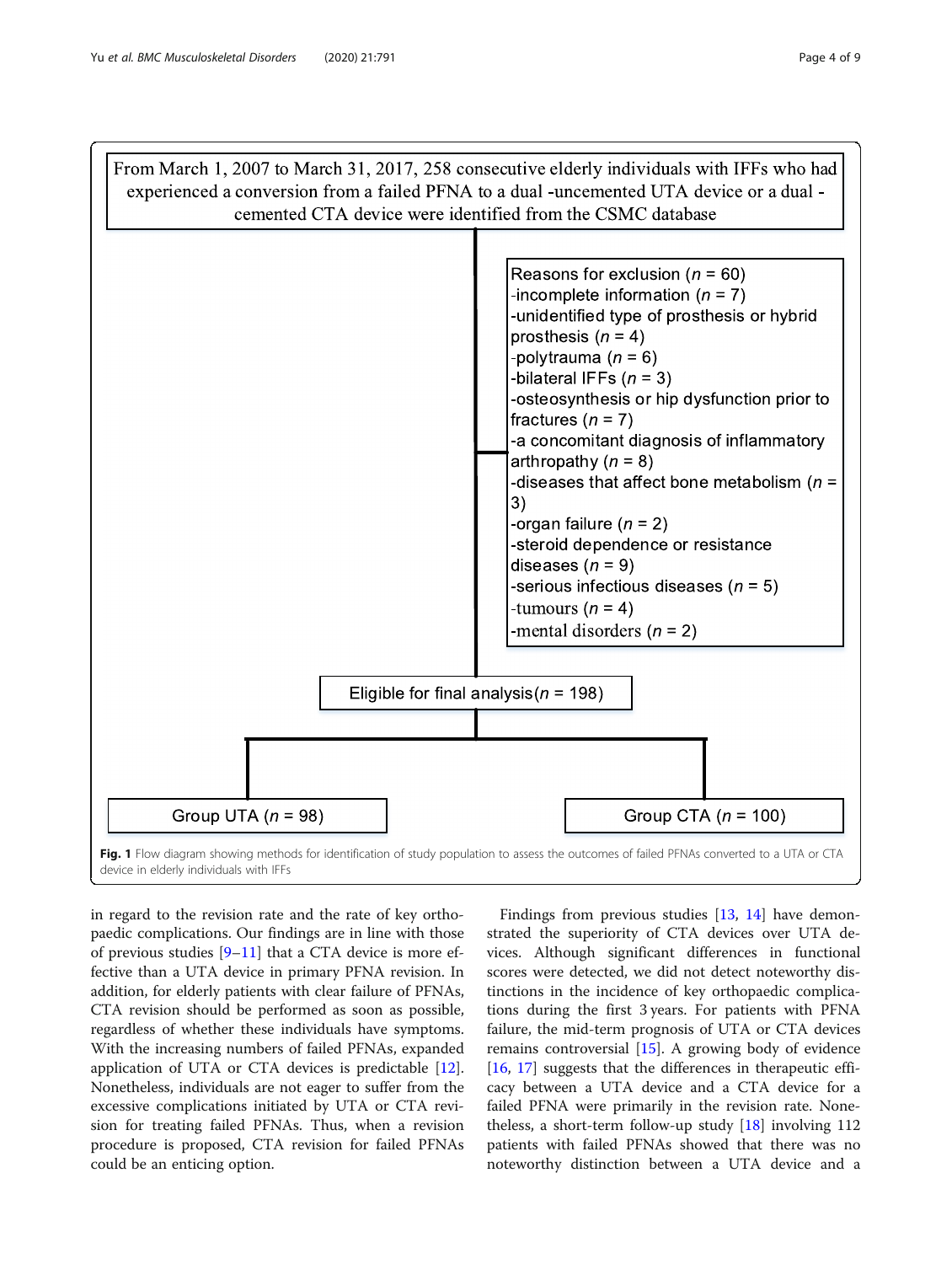<span id="page-4-0"></span>

|  |  |  | Table 2 Baseline data |  |
|--|--|--|-----------------------|--|
|--|--|--|-----------------------|--|

| Variable                                            | UTA $(n=98)$     | $CTA (n = 100)$  | p-value |
|-----------------------------------------------------|------------------|------------------|---------|
| Gender, M/F                                         | 45/53            | 48/52            | 0.769   |
| Age(y)                                              | $66.84 \pm 4.72$ | $66.73 \pm 5.12$ | 0.162   |
| BMI (kg/m <sup>2</sup> )                            | $26.11 \pm 5.82$ | $26.78 \pm 6.26$ | 0.241   |
| <b>BMD</b>                                          | $-3.67 \pm 0.62$ | $-3.66 \pm 0.73$ | 0.317   |
| Side, R/L                                           | 48/50            | 51/49            | 0.776   |
| Symptomatic/asymptomatic patients prior to revision | 56/42            | 60/40            | 0.683   |
| Mechanism of injury, No. %                          |                  |                  | 0.609   |
| Traffic                                             | 33 (33.7)        | 36 (36.0)        |         |
| Falling                                             | 53 (54.1)        | 56 (56.0)        |         |
| Direct impact                                       | 12 (12.2)        | 8(8.0)           |         |
| IFFs, AO/OTA, No. %                                 |                  |                  | 0.629   |
| 31A1                                                | 16(16.3)         | 19 (19.0)        |         |
| 31A2                                                | 57 (58.2)        | 61(61.0)         |         |
| 31A3                                                | 25 (25.5)        | 20 (20.0)        |         |
| Comorbidities, No. %                                |                  |                  | 0.747   |
| Hypertension                                        | 36 (36.7)        | 33 (33.0)        |         |
| Diabetes mellitus                                   | 23 (23.5)        | 21 (21.0)        |         |
| Cerebrovascular accident                            | 10(10.2)         | 13 (13.0)        |         |
| Reasons for conversion, n%                          |                  |                  | 0.954   |
| Instability                                         | 23 (23.5)        | 25 (25.0)        |         |
| Mechanical failure                                  | 22 (22.4)        | 23 (23.0)        |         |
| Instability and mechanical failure                  | 53 (54.1)        | 52 (52.0)        |         |
| Interval from PFNA to revision (y)                  |                  |                  | 0.841   |
| < 1                                                 | 15(15.3)         | 17(17.0)         |         |
| $1 - 2$                                             | 53 (54.1)        | 56 (56.0)        |         |
| >2                                                  | 30 (30.6)        | 27 (27.0)        |         |
| Follow-up (mos)                                     | $65.15 \pm 4.40$ | $65.26 \pm 4.21$ | 0.103   |

PFNA Proximal femoral nail anti-rotations, UTA Uncemented total hip arthroplasty, CTA Cemented total hip arthroplasty, HHS Harris hip score, ASA American Society of Anesthesiologists, BMI Body mass index, BMD Bone mineral density

|  |  | <b>Table 3</b> Mid-term follow-up HHS |  |
|--|--|---------------------------------------|--|
|--|--|---------------------------------------|--|

| Month(s) postoperatively | UTA $(n = 98)$  | $CTA (n = 100)$ | p-value  |
|--------------------------|-----------------|-----------------|----------|
|                          | $83.36 + 12.14$ | $83.01 + 12.16$ | 0.339    |
| 6                        | $84.63 + 13.17$ | $84.72 + 13.51$ | 0.101    |
| 12                       | $85.45 + 14.26$ | $85.62 + 14.15$ | 0.305    |
| 24                       | $87.16 + 13.28$ | $87.76 + 13.04$ | 0.268    |
| 36                       | $87.17 + 14.40$ | $87.73 + 12.49$ | 0.253    |
| 48                       | $87.34 + 15.12$ | $88.82 + 15.11$ | $0.017*$ |
| 60                       | $87.57 + 16.02$ | $89.36 + 15.48$ | $0.021*$ |
| Final follow-up          | $87.26 + 16.62$ | $89.32 + 16.08$ | $0.021*$ |

\*Statistically significant values

PFNA Proximal femoral nail anti-rotations, UTA Uncemented total hip

arthroplasty, CTA Cemented total hip arthroplasty, HHS Harris hip score

CTA device regarding the revision rate, and the use of UTA device did not lead to an increase in orthopaedicrelated complications.

The evidence on which the decision to use a prosthesis to revise a failed PFNA was based was vague and controversial [[19](#page-7-0)]. In addition, the operating specifications for reducing or avoiding mechanical complications were rarely mentioned in the previous literature [[7,](#page-7-0) [20](#page-7-0)]. Consistent with previous randomized trials [[14,](#page-7-0) [16](#page-7-0)], we did not observe a remarkable difference in mechanical complications between groups at the end of the 3-year follow-up. In the current study, the incidence of major orthopaedic complications was acceptable. However, there may be some differences in the comparison of quantitative variables, mainly due to the previous studies [[5,](#page-7-0) [12\]](#page-7-0) involving diverse research subjects, such as multi-ethnic groups, different age groups or groups with younger subjects. According to previous experience [[21](#page-7-0)], UTA devices tend to be used in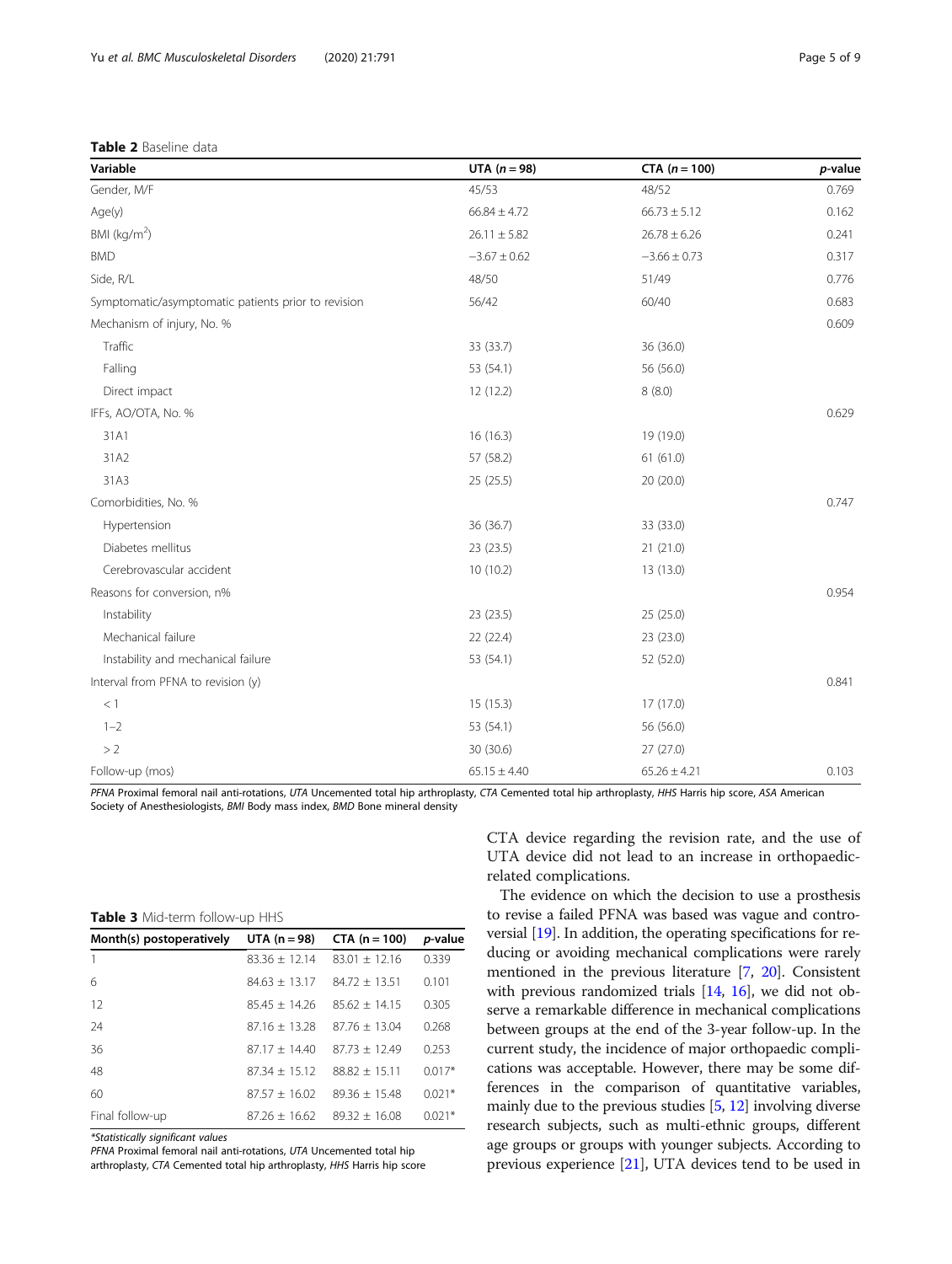<span id="page-5-0"></span>

|  |  | <b>Table 4</b> Comparison of symptomatic patients prior to revision and asymptomatic patients prior to revision |  |  |  |  |  |
|--|--|-----------------------------------------------------------------------------------------------------------------|--|--|--|--|--|
|  |  |                                                                                                                 |  |  |  |  |  |

|                          | UTA $(n = 98)$            |                            | $CTA (n = 100)$           |                            |                 |
|--------------------------|---------------------------|----------------------------|---------------------------|----------------------------|-----------------|
| Month(s) postoperatively | Symptomatic<br>$(n = 65)$ | Asymptomatic<br>$(n = 54)$ | Symptomatic<br>$(n = 65)$ | Asymptomatic<br>$(n = 54)$ | <i>p</i> -value |
|                          | $81.21 + 12.91$           | $84.80 + 17.43$            | $81.19 + 13.20$           | $86.31 + 14.10$            | 0.271           |
| 6                        | $82.49 + 14.08$           | $85.25 + 16.52$            | $82.60 + 12.12$           | $87.42 + 13.49$            | 0.104           |
| 12                       | $84.64 + 13.12$           | $86.30 + 12.97$            | $85.32 + 14.81$           | $86.20 + 11.33$            | 0.312           |
| 24                       | $86.33 + 15.67$           | $87.61 + 16.51$            | $87.66 + 15.32$           | $88.16 \pm 13.72$          | 0.203           |
| 36                       | $86.52 + 13.30$           | $88.52 + 14.85$            | $86.84 + 13.76$           | $88.57 + 17.81$            | 0.164           |
| 48                       | $87.87 + 12.72$           | $87.37 + 15.13$            | $88.42 + 16.34$           | $89.34 + 16.26$            | $0.029*$        |
| 60                       | $86.15 + 14.16$           | $88.57 + 15.16$            | $88.64 + 15.33$           | $90.16 + 16.79$            | $0.031*$        |
| Final follow-up          | $86.61 \pm 12.24$         | $88.46 + 14.36$            | $88.68 \pm 13.30$         | $90.54 + 15.02$            | $0.026*$        |

\*Statistically significant values. "p-value" representing the comparison of two groups of symptomatic patients; p < 0.05 for comparison of asymptomatic patients between groups and for comparison of asymptomatic and asymptomatic patients between groups. PFNA Proximal femoral nail anti-rotations, UTA Uncemented total hip arthroplasty, CTA Cemented total hip arthroplasty

younger, non-osteoporotic patients, while CTA devices are frequently used in older osteoporosis patients. Based on this conclusion, we could conclude that CTA devices tend to be adopted for PFNA failure in elderly individuals. However, for younger groups, the choice of prosthesis is still controversial [\[13](#page-7-0)]. Recent studies [\[19,](#page-7-0) [22](#page-7-0)] have shown that CTA devices have noteworthy advantages in terms of revision rate and orthopaedic complications for failed PFNAs in young patients compared to UTA devices.

UTA devices are now infrequently utilised in elderly patients with osteoporosis [[4](#page-7-0)]. This infrequent use is largely attributable to a regrettably high orthopaedic complication rate [[2\]](#page-7-0), although improvements in crosslinked polyethylene have increased the biomaterial benefits of UTA devices over CTA devices [\[5\]](#page-7-0). Nonetheless, the number of individuals suffering from UTA-related orthopaedic complications continues to increase. No consensus has been reached on the indications and timing of revision for PFNAs, and the rates of the revision of PFNAs differ among studies [\[4,](#page-7-0) [14\]](#page-7-0). Furthermore, a series of studies [[23,](#page-8-0) [24](#page-8-0)] have reported that conservative management has successfully treated a large number of patients with failed PFNAs. In this situation, it is quite difficult for surgeons to manage such patients with failed PFNAs, and conservative management or revision has become an intractable alternative. However, recent evidence [\[2,](#page-7-0) [22](#page-7-0)] suggests that UTA or CTA revision is generally associated with a significant improvement in functional outcomes. Therefore, such intervention should be performed regardless of the complications initiated by UTA or CTA revision.

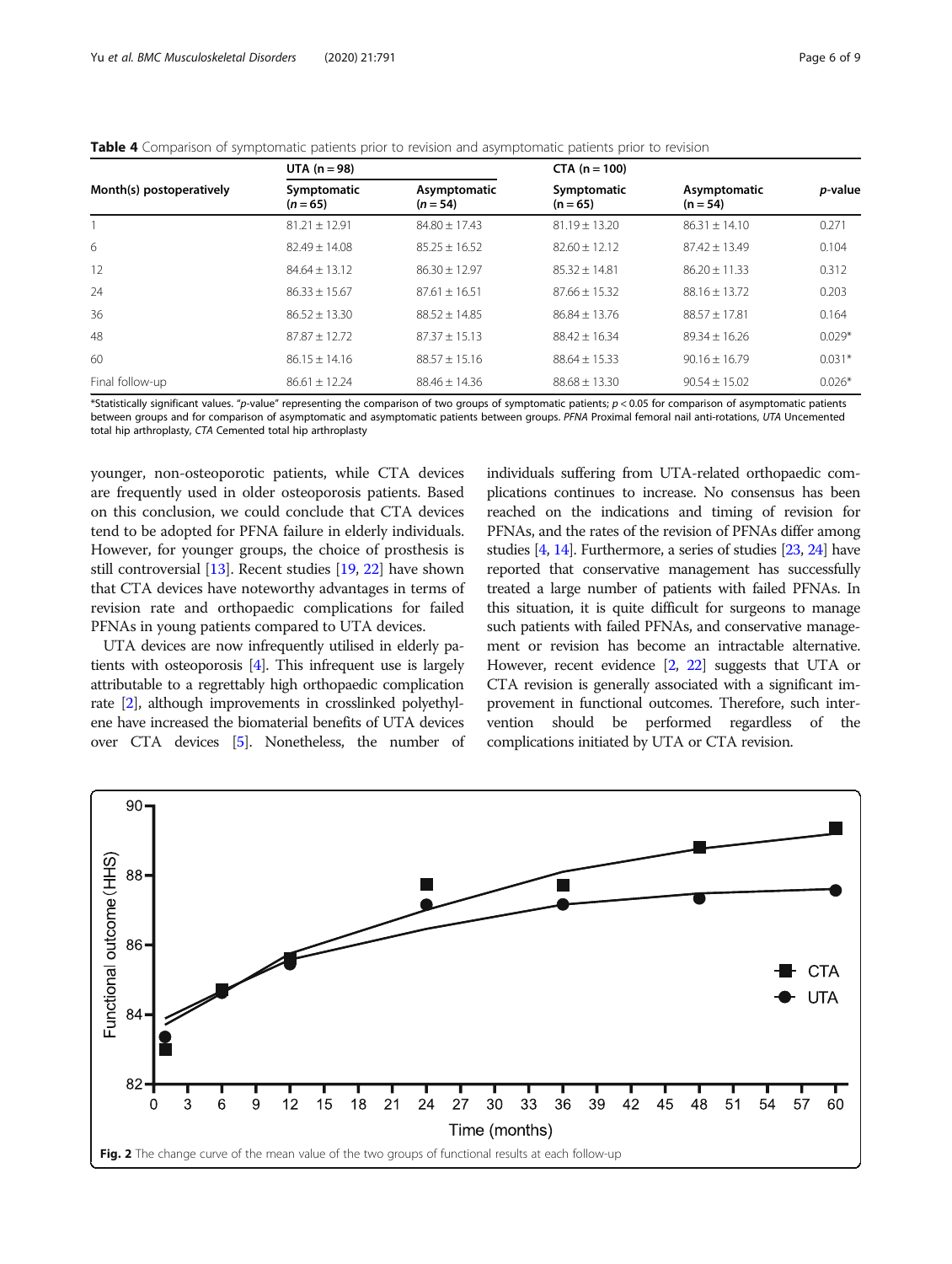For both the UTA and CTA groups, symptomatic patients experienced greater functional improvement after undergoing revision than asymptomatic patients. However, for asymptomatic patients, a CTA device provided a significant functional improvement compared to a UTA device at the final follow-up, as evidenced by the key orthopaedic complications, but for symptomatic patients, no significant differences were detected in the functional outcomes at the final follow-up. This observation may indicate the benefits of patients undergoing CTA revision before symptoms appear. However, despite the high rate of complications, symptomatic patients could obtain more functional benefits from revision than asymptomatic patients. Notably, the functional scores of asymptomatic patients after revision did not show a significant decline, and these patients continued to maintain a high functional level. The delay of revision surgery for asymptomatic patients until after symptoms appear may lead to poor functional outcomes. However, a definitive surgical approach may be tricky to determine for some patients; therefore, we advocate a comprehensive evaluation of patients.

The present review has several limitations. First,

complication rate

| Variable, n%            | $UTA (n = 98)$ | $CTA (n = 100)$ | p-value  |
|-------------------------|----------------|-----------------|----------|
| Revision                | 11(11.2)       | 3(3.0)          | $0.025*$ |
| Aseptic loosening       | 13 (13.2)      | 5(5.0)          | $0.043*$ |
| Periprosthetic fracture | 10 (10.2)      | 3(3.0)          | $0.041*$ |
| Dislocation             | 3(3.1)         | 3(3.0)          | 0.980    |
| Unbearable hip pain     | 3(3.1)         | 4(4.0)          | 0.721    |

\*Statistically significant values

UTA Uncemented total hip arthroplasty, CTA Cemented total hip arthroplasty

susceptible to inherent inclusion and exclusion biases that cannot be adjusted. Second, the conclusions may have been influenced by the relatively small population, inappropriate control of confounding factors, and short-term follow-up. Third, when key orthopaedic complications are used as an endpoint of the study, some complications are inevitably ignored, which may have a certain impact on the judgement of the results. However, several complications included in our study have been frequently reported in previous studies. Fourth, in the baseline data, we did not mention the patient's occupational type or other potential medical diseases, but these potential risk factors that can lead to UTA or CTA revision may play a critical role in some patients. Finally, simple utilisation of HHSs and major orthopaedic complications as study endpoints to measure patient functional outcomes and orthopaedic complications may have limitations.

#### Conclusions

The aim of the current review was to offer feasible descriptive evidence that a CTA device may be superior to a UTA device in terms of the revision rate and

| <b>Table 6</b> Details of reasons for revision |
|------------------------------------------------|
|------------------------------------------------|

| UTA $(n = 11)$ |             |  |  |
|----------------|-------------|--|--|
|                | CTA $(n=3)$ |  |  |
| 4              |             |  |  |
| 3              |             |  |  |
|                |             |  |  |
|                |             |  |  |
|                |             |  |  |
|                |             |  |  |
|                |             |  |  |

UTA Uncemented total hip arthroplasty, CTA Cemented total hip arthroplasty

this study was retrospective in design and, therefore, Table 5 Mid-term follow-up: prosthesis-related key orthopaedic

<span id="page-6-0"></span>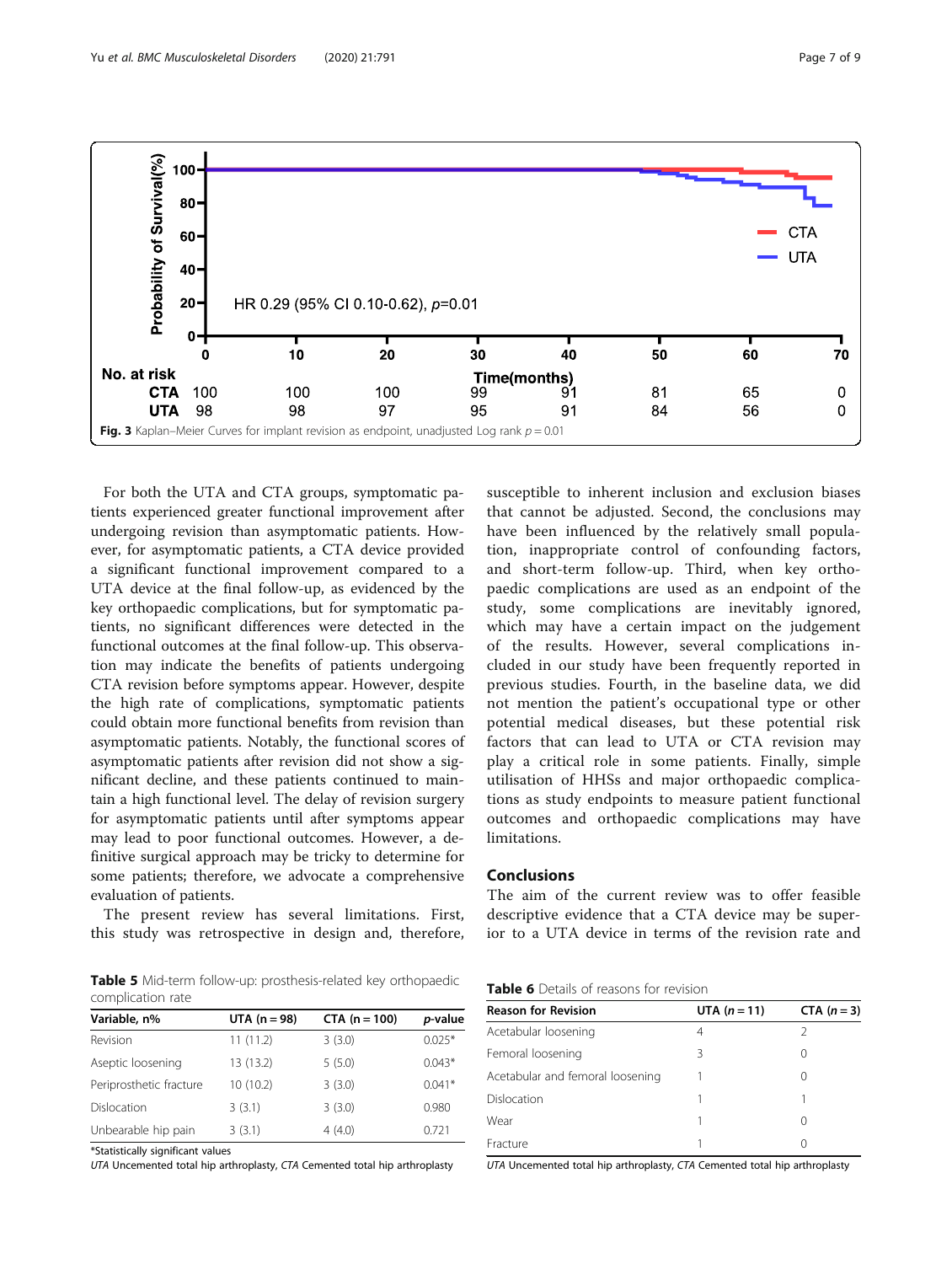<span id="page-7-0"></span>the rate of key orthopaedic complications in elderly patients with failed PFNAs who underwent UTA or CTA revision. For such patients with clear failure of PFNAs, CTA revision could be the preferred option, regardless of whether these individuals have symptoms prior to revision. The current findings may help resolve the ongoing debate over revision in such individuals.

#### Acknowledgements

Not applicable.

#### Authors' contributions

WY, XH, WC, SM, and MZ carried out the data collection. XZ, GH, JY, MC, and JZ carried out the operations and participated in the study design and manuscript writing. The authors have read and approved the final manuscript.

#### Funding

Funding for this work was obtained from the National Natural Science Foundation of China (81971315).

#### Availability of data and materials

The data utilized are accessible from the corresponding author upon reasonable request.

#### Ethics approval and consent to participate

This review was approved by the Investigational Review Board (The First Affiliated Hospital, Sun Yat-sen University), and an exemption from informed consent was obtained from the board.

#### Consent for publication

Not applicable.

#### Competing interests

The authors declare no competing interests.

#### Author details

<sup>1</sup>Department of Orthopaedics, The First Affiliated Hospital, Sun Yat-sen University, No. 58, Zhongshan 2nd Road, Yuexiu District, Guangzhou 510080, China. <sup>2</sup> Department of Rehabilitation, The First Affiliated Hospital, Sun Yat-sen University, No. 58, Zhongshan 2nd Road, Yuexiu District, Guangzhou 510080, China. <sup>3</sup>Department of Neurosurgery, The First Affiliated Hospital, Sun Yat-sen University, No. 58, Zhongshan 2nd Road, Yuexiu District, Guangzhou 510080, China. <sup>4</sup>Department of Hepatobiliary Surgery, The First Affiliated Hospital, Sun Yat-sen University, No. 58, Zhongshan 2nd Road, Yuexiu District, Guangzhou 510080, China. <sup>5</sup>Department of Orthopaedics, Jinshan Hospital, Fudan University, Longhang Road No. 1508, Jinshan District, Shanghai 201508, China. <sup>6</sup>Department of Orthopaedics, The Affiliated Hospital of Jiangnan University, No. 1000, Hefeng Road, Wuxi 214000, Jiangsu, China. <sup>7</sup>Department of Pediatrics, The First Affiliated Hospital, Sun Yat-sen University, No. 58, Zhongshan 2nd Road, Yuexiu District, Guangzhou 510080, China. <sup>8</sup>Department of Urology, The First Affiliated Hospital, Sun Yat-sen University, No. 58, Zhongshan 2nd Road, Yuexiu District, Guangzhou 510080, China.

#### Received: 23 December 2019 Accepted: 19 November 2020 Published online: 30 November 2020

#### References

- 1. Yu W, Zhang X, Zhu X, Yu Z, Xu Y, Zha G, et al. Proximal femoral nails antirotation versus dynamic hip screws for treatment of stable intertrochanteric femur fractures: an outcome analyses with a minimum 4 years of follow-up. BMC Musculoskelet Disord. 2016;17:222.
- 2. Tyson Y, Rolfson O, Karrholm J, Hailer NP, Mohaddes M. Uncemented or cemented revision stems? Analysis of 2,296 first-time hip revision arthroplasties performed due to aseptic loosening, reported to the Swedish hip Arthroplasty register. Acta Orthop. 2019;90(5):421–6.
- 4. Zeng X, Zhan K, Zhang L, Zeng D, Yu W, Zhang X, et al. Conversion to total hip arthroplasty after failed proximal femoral nail antirotations or dynamic hip screw fixations for stable intertrochanteric femur fractures: a retrospective study with a minimum follow-up of 3 years. BMC Musculoskelet Disord. 2017;18.
- 5. Makela KT, Matilainen M, Pulkkinen P, Fenstad AM, Havelin L, Engesaeter L, et al. Failure rate of cemented and uncemented total hip replacements: register study of combined Nordic database of four nations. BMJ-Bri Med J. 2014;348.
- 6. Dale H, Borsheim S, Kristensen TB, Fenstad AM, Gjertsen JE, Hallan G, et al. Fixation, sex, and age: highest risk of revision for uncemented stems in elderly women - data from 66,995 primary total hip arthroplasties in the Norwegian Arthroplasty register. Acta Orthop. 2020;91(1):33–41.
- 7. de Kam DCJ, Gardeniers JWM, Veth RPH, Schreurs BW. Good results with cemented total hip arthroplasty in patients between 40 and 50 years of age. Acta Orthop. 2010;81(2):165–70.
- 8. Zeng X, Zhan K, Zhang L, Zeng D, Yu W, Zhang X, et al. The impact of high total cholesterol and high low-density lipoprotein on avascular necrosis of the femoral head in low-energy femoral neck fractures. J Orthop Surg Res. 2017;12.
- 9. Berend ME, Smith A, Meding JB, Ritter MA, Lynch T, Davis K. Long-term outcome and risk factors of proximal femoral fracture in uncemented and cemented total hip arthroplasty in 2551 hips. J Arthroplasty. 2006;21(6):53–9.
- 10. Parker MI, Pryor G, Gurusamy K. Cemented versus uncemented hemiarthroplasty for intracapsular hip fractures a randomised controlled trial in 400 patients. J Bone Joint Surg-Brit Vol. 2010;92B(1):116–22.
- 11. Liu T, Hua X, Yu W, Lin J, Zhao M, Liu J, et al. Long-term follow-up outcomes for patients undergoing primary total hip arthroplasty with uncemented versus cemented femoral components: a retrospective observational study with a 5-year minimum follow-up. J Orthop Surg Res. 2019;14(1):371.
- 12. Sternheim A, Abolghasemian M, Safir OA, Backstein D, Gross AE, Kuzyk PR. A long-term survivorship comparison between cemented and Uncemented cups with shelf grafts in revision Total hip Arthroplasty after dysplasia. J Arthroplasty. 2013;28(2):303–8.
- 13. Davis CM, Berry DJ, Harmsen WS. Cemented revision of failed uncemented femoral components of total hip arthroplasty. J Bone Joint Surg Am Vol. 2003;85A(7):1264–9.
- 14. Chammout G, Muren O, Laurencikas E, Boden H, Kelly-Pettersson P, Sjoo H, et al. More complications with uncemented than cemented femoral stems in total hip replacement for displaced femoral neck fractures in the elderly a single-blinded, randomized controlled trial with 69 patients. Acta Orthop. 2017;88(2):145–51.
- 15. Junnila M, Laaksonen I, Eskelinen A, Pulkkinen P, Havelin LI, Furnes O, et al. Implant survival of the most common cemented total hip devices from the Nordic Arthroplasty register association database. Acta Orthop. 2016;87(6):546–53.
- 16. Kiran M, Johnston LR, Sripada S, McLeod GG, Jariwala AC. Cemented total hip replacement in patients under 55 years: good results in 104 hips followed up for >= 22 years. Acta Orthop. 2018;89(2):152–5.
- 17. Sandiford NA, Jameson SS, Wilson MJ, Hubble MJW, Timperley AJ, Howell JR. Cement-in-cement femoral component revision in the multiply revised total hip arthroplasty results with a minimum follow-up of five years. Bone Joint J. 2017;99B(2):199–203.
- 18. Figved W, Opland V, Frihagen F, Jervidalo T, Madsen JE, Nordsletten L. Cemented versus Uncemented Hemiarthroplasty for displaced femoral neck fractures. Clin Orthop Relat Res. 2009;467(9):2426–35.
- 19. Stigbrand H, Gustafsson O, Ullmark G. A 2-to 16-year clinical follow-up of revision Total hip Arthroplasty using a new Acetabular implant combined with impacted bone allografts and a cemented cup. J Arthroplasty. 2018;33(3):815–22.
- 20. Salemyr M, Muren O, Ahl T, Boden H, Eisler T, Stark A, et al. Lower periprosthetic bone loss and good fixation of an ultra-short stem compared to a conventional stem in uncemented total hip arthroplasty a randomized clinical trial with DXA and RSA in 51 patients. Acta Orthop. 2015;86(6):659–66.
- 21. Wilson MJ, Whitehouse SL, Howell JR, Hubble MJW, Timperley AJ, Gie GA. The results of Acetabular impaction grafting in 129 primary cemented Total hip Arthroplasties. J Arthroplasty. 2013;28(8):1394–400.
- 22. Hanly RJ, Whitehouse SL, Lorimer MF, de Steiger RN, Timperley AJ, Crawford RW, et al. The outcome of cemented Acetabular components in Total hip